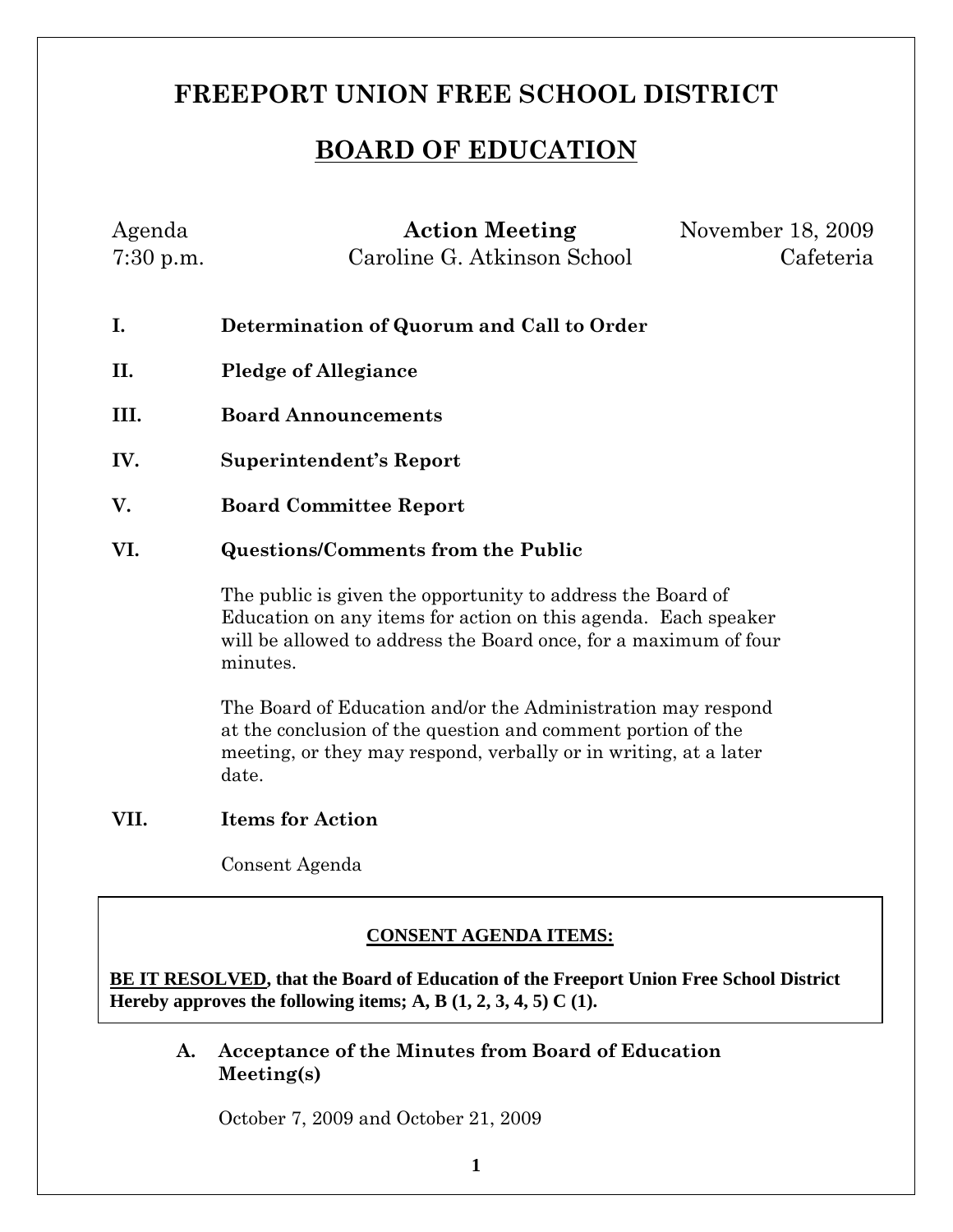## **B. Consent - Approve**

## **Personnel Actions**

- 1. Leave of Absence
- 2. Change of Status
- 3. Resignation of Staff
- 4. Appointment of Staff
- 5. Extended School Day and/or Saturday Enrichment Staff

#### **C. Consent – Approve**

#### **Education**

1. Acceptance of the Minutes from the Committees on Special Education and Preschool Special Education

> September 22, 2009; October 8, October 21, October 22, October 26, October 27, October 28, October 29, 2009; and November 2, November 4, November 5, 2009

## **VIII. Other Items for Action**

#### **A. Personnel**

- 1. Tenure
- 2. Retirement of Staff

#### **B. Education**

- **1.** Resolution for the Adoption of the Plan for Shared Decision-Making and Site-Based Management
- **2.** Resolution to approve the appointment a consultant for Strategic Planning.